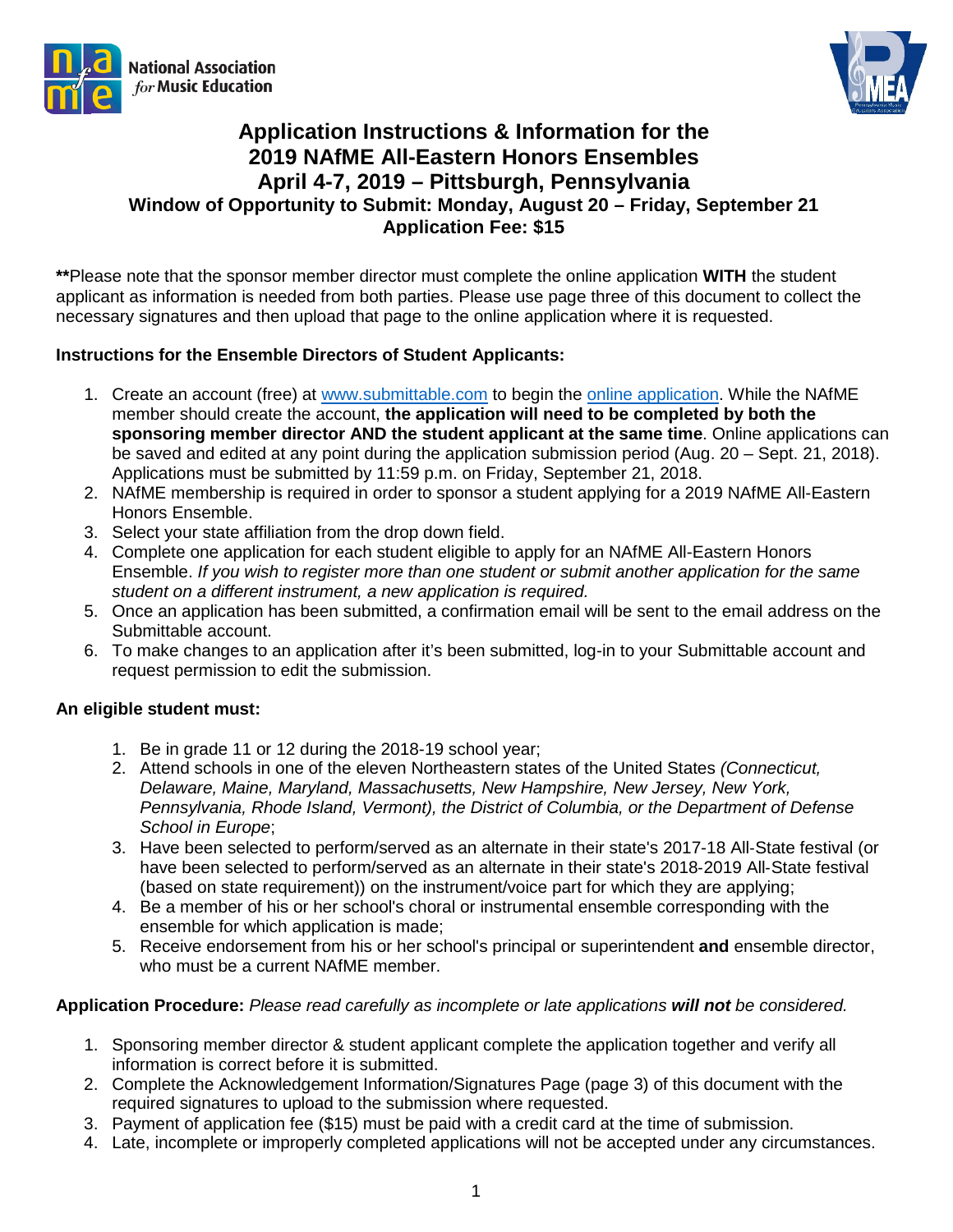## **Conditions:**

- 1. Acceptance notification and music will be sent to the sponsoring ensemble director only.
- 2. All-Eastern Honors Ensembles students will be required to participate in all scheduled activities for the assigned group throughout the duration of the event (April 4 – 7, 2019) and **will not be permitted to leave the All-Eastern Honors Ensembles location for any purpose,** including but not limited to other school activities or visitation with guests. *One exception: A student member of a school performing group invited to perform at the NAfME Eastern Division Conference during the same time may miss up to 1 hour of necessary rehearsal(s) in order to perform with that school group. Transportation in such cases is the school's responsibility. In any case, students who miss more than one hour of rehearsal due to illness or other unscheduled conflicts will not be permitted to perform with the ensemble.*
- 3. All students, including "local" students, will be required to stay in the assigned commercial housing as arranged by PMEA. No students will be allowed to drive to, from or at the event at any time.
- 4. Seating order for the band and orchestra will be determined by online auditions via Submittable prior to the festival.

**Registration Fee:** The registration fee per student will be \$595. This includes meals, three nights of housing with two-students per room, as well as all other expenses involved (i.e. music, guest conductor costs, administrative expenses). Transportation to and from Pittsburgh, PA is not included. The registration fee, medical form and any other required documentation will be due immediately after notification of acceptance. Specific details will be sent to accepted participants' sponsor NAfME member director.

**Transportation:** Each school ensemble director is to arrange student(s) transportation, with the cooperation and understanding of the student's parent/guardian, to arrive in Pittsburgh, PA on Thursday, April 4, 2019 between 12 and 3 p.m., and to leave from the concert site on Sunday, April 7, 2019. Students are not permitted to drive to, from, or at the conference at anytime. \*Jazz Ensemble members have the option to leave after their performance on Saturday, April 6, 2019.

## **Student Housing:**

Band: **Marriott City Center Pittsburgh**, 112 Washington Pl, Pittsburgh, PA 15219 Jazz: **Omni William Penn Pittsburgh**, 530 William Penn Place, Pittsburgh, PA 15219 Orchestra: **Westin Pittsburgh**, 1000 Penn Ave, Pittsburgh, PA 15222 Treble Voice & Mixed Choruses: **Wyndham Grand Pittsburgh Downtown**, 600 Commonwealth Pl, Pittsburgh PA 15222

**Performances** (Tentative Schedule)**:** 

Jazz Ensemble: **Saturday, April 6, 2019 – 7:30 p.m.** (combined with the PMEA All-State Vocal Jazz & Jazz Ensembles) Treble Voice & Mixed Choruses: **Sunday, April 7, 2019 – 10:30 a.m.**

Band & Orchestra: **Sunday, April 7, 2019 – 3 p.m.**

**General Chairman: Dennis Emert**, Fox Chapel Area SD, Pittsburgh, PA; [dennis\\_emert@fcasd.edu](mailto:dennis_emert@fcasd.edu)

| <b>Conductors:</b><br>Band: | <b>Brad Genevro, University of Texas at El Paso</b> |
|-----------------------------|-----------------------------------------------------|
| Jazz Ensemble:              | <b>Denis DiBlasio, Rowan University</b>             |
| <b>Mixed Chorus:</b>        | <b>Rollo Dilworth, Temple University</b>            |
| Orchestra:                  | <b>Jung-Ho Pak, Cape Cod Symphony Orchestra</b>     |
| Treble Voice Chorus:        | <b>Sandra Snow, Michigan State University</b>       |